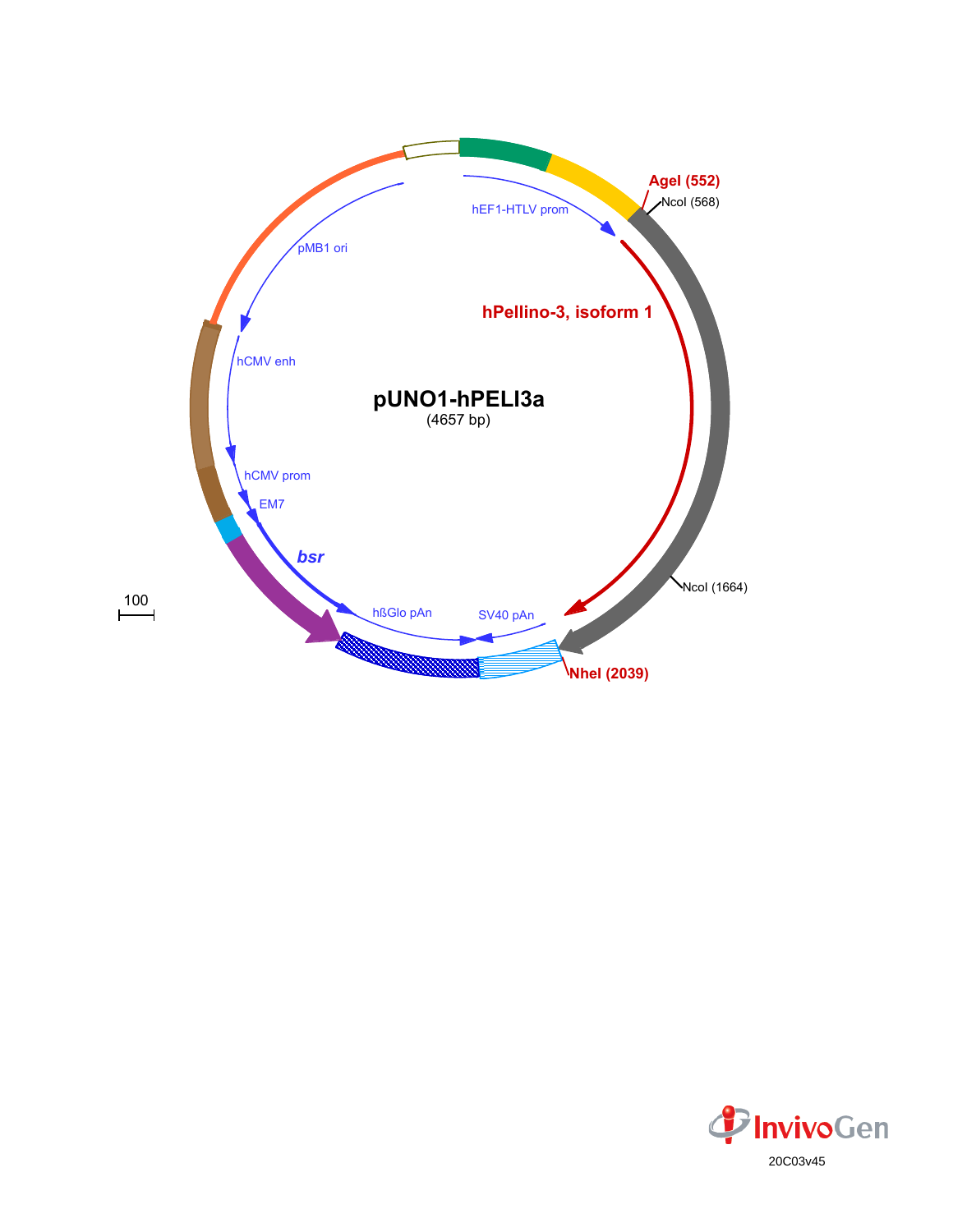GGATCTGCGATCGCTCCGGTGCCCGTCAGTGGGCAGAGCGCACATCGCCCACAGTCCCCGAGAAGTTGGGGGGAGGGGTCGGCAATTGAACGGGTGCCTA 1

GAGAAGGTGGCGCGGGGTAAACTGGGAAAGTGATGTCGTGTACTGGCTCCGCCTTTTTCCCGAGGGTGGGGGAGAACCGTATATAAGTGCAGTAGTCGCC 101

GTGAACGTTCTTTTTCGCAACGGGTTTGCCGCCAGAACACAGCTGAAGCTTCGAGGGGCTCGCATCTCTCCTTCACGCGCCCGCCGCCCTACCTGAGGCC 201

GCCATCCACGCCGGTTGAGTCGCGTTCTGCCGCCTCCCGCCTGTGGTGCCTCCTGAACTGCGTCCGCCGTCTAGGTAAGTTTAAAGCTCAGGTCGAGACC 301

GGGCCTTTGTCCGGCGCTCCCTTGGAGCCTACCTAGACTCAGCCGGCTCTCCACGCTTTGCCTGACCCTGCTTGCTCAACTCTACGTCTTTGTTTCGTTT 401

**AgeI (552)** NcoI (568)

TCTGTTCTGCGCCGTTACAGATCCAAGCTGTGACCGGCGCCTACCTGAGATCACCGGTAGGAGGGCCACCATGGTGCTGGAAGGAAACCCTGAAGTGGGG 501 TCCCCCCGAACCTCAGACCTCCAGCACCGGGGGAACAAGGGCTCTTGCGTTCTCTCCTCTCCCGGTGAAGATGCGCAGCCAGGCGAGGAGCCCATCAAGT 601 ATGGTGAACTCATCGTCCTGGGATGCTGTGAGGAAGGAGGTGAGGAAACCGAGGCTCAGAGAGGGGAAGTGACTGGCCCAAGGGCACACAGCTGCTACAA 701 TGGTTGTCTGGCAAGTGGGGACAAGGGCCGCCGGCGAAGCCGCCTGGCACTGAGCCGCCGGTCGCACGCCAACGGGGTGAAGCCAGACGTCATGCACCAC 801 ATCTCCACGCCGCTCGTCTCCAAGGCACTGAGTAACCGTGGTCAGCACAGCATCTCGTATACACTGTCCCGGAGCCACTCGGTCATAGTGGAGTATACAC 901 1001 ATGATAGCGACACAGACATGTTCCAGATTGGCCGCTCCACAGAGAACATGATTGACTTCGTGGTAACAGACACGTCCCCTGGAGGAGGGGCTGCCGAGGG 1101 CCCTTCTGCCCAGAGCACCATCTCCCGCTATGCCTGCCGCATCCTCTGTGACCGCCGGCCACCCTATACTGCCCGCATCTATGCCGCTGGCTTCGATGCC TCTAGCAACATCTTCCTTGGAGAGCGAGCGGCCAAATGGCGGACCCCAGATGGCCTGATGGATGGACTGACCACCAATGGAGTCCTGGTGATGCACCCGG 1201 1301 CAGGCGGCTTCTCCGAGGACTCAGCCCCGGGTGTCTGGCGGGAGATCTCGGTCTGTGGGAATGTGTACACATTGCGGGACAGCCGCTCAGCCCAGCAGCG GGGCAAGCTGGTGGAAAACGAGTCCAACGTGCTGCAGGACGGCTCTCTCATCGACCTGTGTGGGGCCACACTGCTGTGGCGCACACCGGCGGGGCTGCTG 1401 1501 CGGGCTCCCACACTGAAGCAACTGGAGGCCCAGCGGCAGGAGGCAAATGCAGCGCGCCCCAGTGCCCCGTGGGCCTCAGCACTCTGGCCTTCCCCAGCC M V L E G N P E V G S P R T S D L Q H R G N K G S C V L S S P G E D A O P G E E P Y G E L I V L G C C E E G G E E T E A Q R G E V T G P R A H S C Y N G C L A S G D K G R R R S R L A L S R R S H A N G V K P D V M H H 111) I ST P L V S K A L S N R G Q H S I S Y T L S R S H S V I V E Y T H D S D T D M F Q I G R S T E N M I D F V V T D T S P G G G A A E G 144 P S A Q S T I S R Y A C R I L C D R R P P Y T A R I Y A A G F D A 211ÞS SNIFL GER A AKWRT PD GL M D GL T T N G V L V M H P 244ÞAG G F S E D S A P G V W R E I S V C G N V Y T L R D S R S A Q Q R G K L V E N E S N V L Q D G S L I D L C G A T L L W R T P A G L L 277 311 PRAPT LK Q L E A Q R Q E A N A A R P Q C P V G L S T L A F P S NcoI (1664)  $1$  M V  $11<sup>5</sup>$ 44 ≯ Y G E L 77  $177$ 

1601 CAGCCCGTGGCCGCACAGCGCCCGACAAACAGCAGCCCTGGGTCTACGTCCGCTGCGGGCACGTCCATGGCTACCACGGCTGGGGCTGCCGGCGGGAGCG GGGCCCCCAGGAGCGCGAATGTCCTCTCTGCCGCCTTGTGGGGCCTTATGTGCCTCTATGGCTTGGCCAGGAGGCCGGCCTCTGCCTGGACCCTGGGCCG 1701 CCTAGCCATGCCTTTGCACCTTGCGGCCACGTCTGCTCTGAGAAGACTGCCCGCTACTGGGCCCAGACACCACTGCCCCACGGCACCCATGCTTTCCATG 1801 CCGCCTGCCCCTTTTGCGGGGCCTGGCTTACCGGCGAGCATGGCTGCGTCCGCCTCATTTTCCAGGGCCCGCTGGATTAGGCTCCCTGGGGCCCCCTGCT 1901 P A R G R T A P D K Q Q P W V Y V R C G H V H G Y H G W G C R R E R 344 G P Q E R E C P L C R L V G P Y V P L W L G Q E A G L C L D P G P 377 P S H A F A P C G H V C S E K T A R Y W A Q T P L P H G T H A F H 411 A A C P F C G A W L T G E H G C V R L I F Q G P L D • 444

**NheI (2039)**

GCTGTGCCCACCTGCCCACCCAGGTCCCCACCTCCTGCAGCTAGCTGGCCAGACATGATAAGATACATTGATGAGTTTGGACAAACCACAACTAGAATGC 2001

2101 AGTGAAAAAAATGCTTTATTTGTGAAATTTGTGATGCTATTGCTTTATTTGTAACCATTATAAGCTGCAATAAACAAGTTAACAACAACAACATTGCATTCA

TTTTATGTTTCAGGTTCAGGGGGAGGTGTGGGAGGTTTTTTAAAGCAAGTAAAACCTCTACAAATGTGGTATGGAATTCTAAAATACAGCATAGCAAAAC 2201

TTTAACCTCCAAATCAAGCCTCTACTTGAATCCTTTTCTGAGGGATGAATAAGGCATAGGCATCAGGGGCTGTTGCCAATGTGCATTAGCTGTTTGCAGC 2301

2401 CTCACCTTCTTTCATGGAGTTTAAGATATAGTGTATTTTCCCAAGGTTTGAACTAGCTCTTCATTTCTTTATGTTTTAAATGCACTGACCTCCCACATTC

CCTTTTTAGTAAAATATTCAGAAATAATTTAAATACATCATTGCAATGAAAATAAATGTTTTTTATTAGGCAGAATCCAGATGCTCAAGGCCCTTCATAA 2501

TATCCCCCAGTTTAGTAGTTGGACTTAGGGAACAAAGGAACCTTTAATAGAAATTGGACAGCAAGAAAGCGAGCTTCTAGCTTTAGTTCCTGGTGTACTT 2601 • N R T Y K 141

2701 GAGGGGGATGAGTTCCTCAATGGTGGTTTTGACCAGCTTGCCATTCATCTCAATGAGCACAAAGCAGTCAGGAGCATAGTCAGAGATGAGCTCTCTGCAC 2801 ATGCCACAGGGGCTGACCACCCTGATGGATCTGTCCACCTCATCAGAGTAGGGGTGCCTGACAGCCACAATGGTGTCAAAGTCCTTCTGCCCGTTGCTCA CAGCAGACCCAATGGCAATGGCTTCAGCACAGACAGTGACCCTGCCAATGTAGGCCTCAATGTGGACAGCAGAGATGATCTCCCCAGTCTTGGTCCTGAT 2901 3001 GGCCGCCCCGACATGGTGCTTGTTGTCCTCATAGAGCATGGTGATCTTCTCAGTGGCGACCTCCACCAGCTCCAGATCCTGCTGAGAGATGTTGAAGGTC 3101 TTCATG<u>G</u>TGGCCCTCCTATAGTGAGTCGTATTATACTATGCCGATATACTATGCCGATGATTAATTGTCAA**A**ACAGCGTGGATGGCGTCTCCAG<u>CTT</u>ATC L P I L E E I T T K V L K G N M E I L V F C D P A Y D S I L E R C 135 101 AM GC P S V V R I S R D V E D S Y P H R V A V I T D F D K Q G N S V A S G I A I A E A C V T V R G I Y A E I H V A S I I E G T K T R I 68 354 A A G V H H K N D E Y L M T I K E T A V E V L E L D Q Q S I N F T 1¶K M